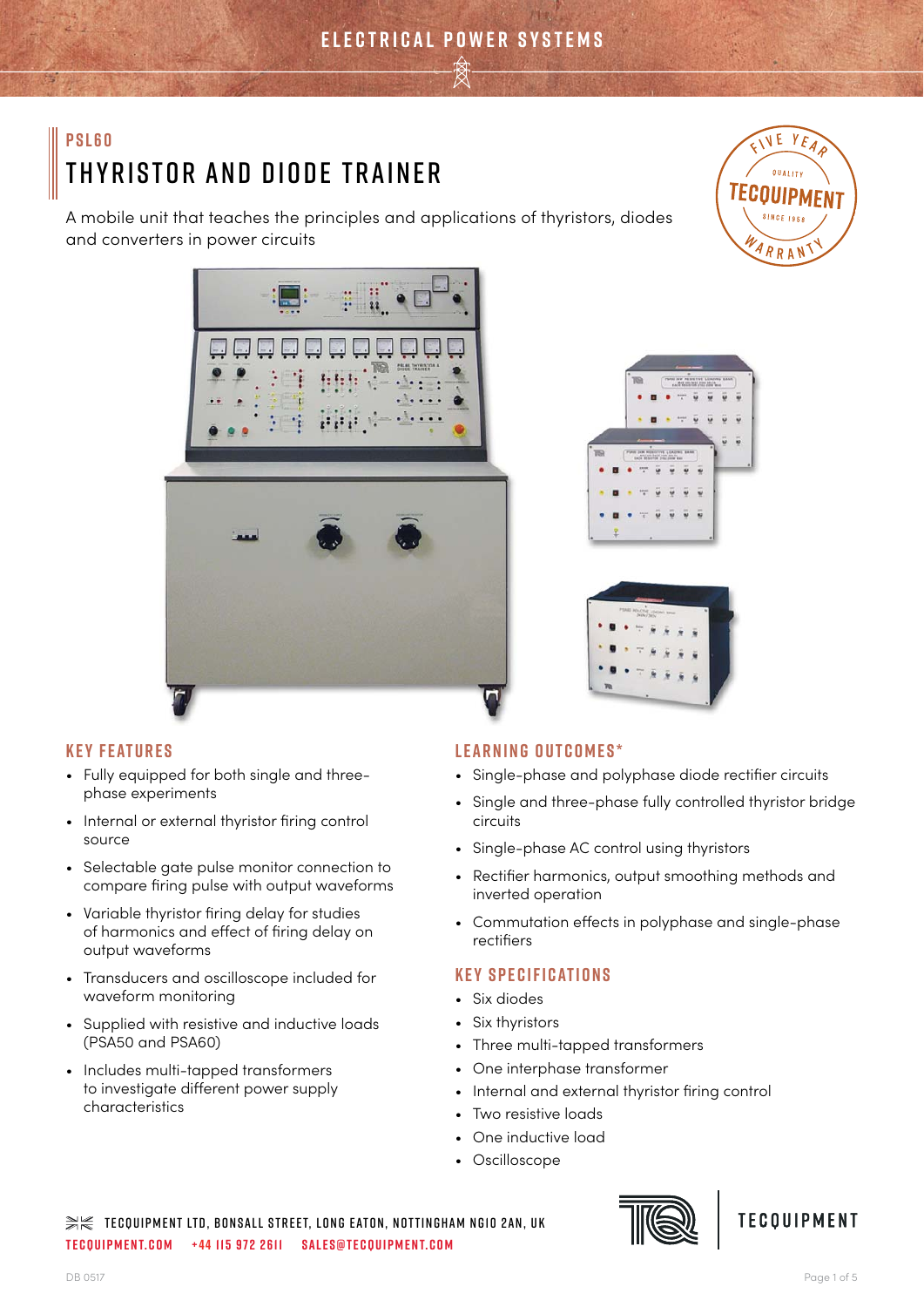# **Description**

The Thyristor and Diode Trainer is a versatile teaching aid. It explores the principles and applications of thyristors, diodes and converters.

The control panel has clear mimic diagrams with shrouded sockets. Students use shrouded leads (included) to connect the different parts of the circuits. The parts include thyristors, diodes, inductors, transformers and smoothing capacitors. A mix of standard analogue meters and a multifunction digital meter measure the currents and voltages in the circuits.

The multi-tapped transformers give a choice of single and three-phase AC voltages for connection to the diodes and thyristors. A centre-tapped interphase transformer shows the effect of reducing circulating currents in rectifier circuits. A load inductor shows the effect of inductance when smoothing the AC ripple in rectifier circuits.

Fast-blow fuses on the control panel protect the load side of experiment circuits. Students use controls on the lower panel to adjust AC supply voltage and ballast resistance during experiments.

For thyristor experiments, students can select an external or internal source to trigger the gates of the thyristors. A variable control delays the gate firing pulse for clear demonstrations of the effect of firing delay on harmonics and output waveforms. Transducers allow students to connect an oscilloscope (included) to show and compare the gate pulses with the output waveforms.

TecQuipment supply this product with three loadbanks: two resistive (PSA50) and one inductive (PSA60). It also includes a two-channel oscilloscope (OS2).

## **\*Additional experiments**

- DC motor speed control using rectifiers (when used with a suitable d.c. motor – not supplied)
- Rectifiers in parallel and series (needs 2 off PSL60 units)

## **Standard Features**

- Supplied with comprehensive user guide
- Five-year warranty
- Made in accordance with the latest European Union directives
- ISO9001 certified manufacturer



#### Smoothing and variable d.c. power supply

#### **LOADBANKS**





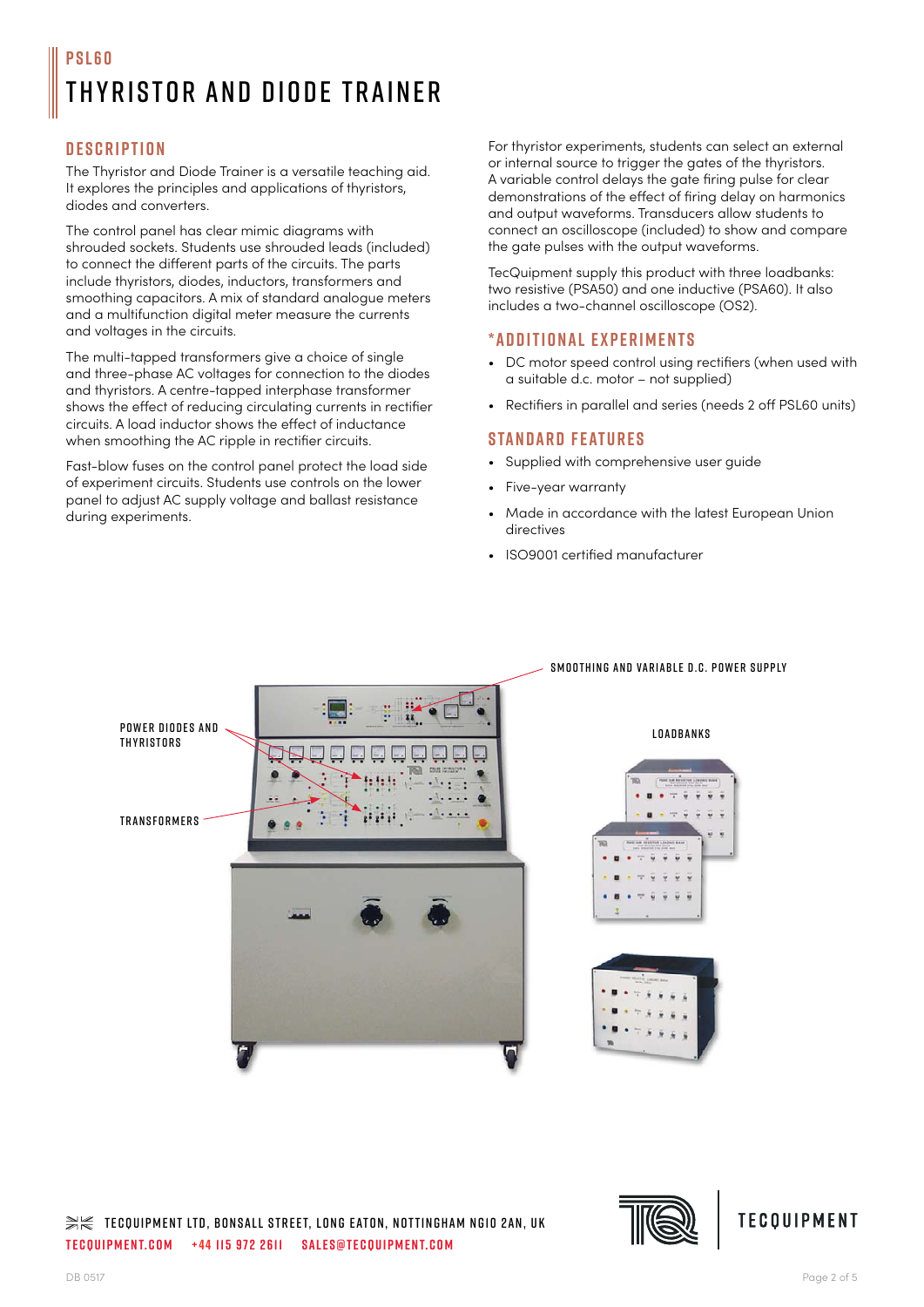

Main Panel Circuits (Schematic)



1320 mm





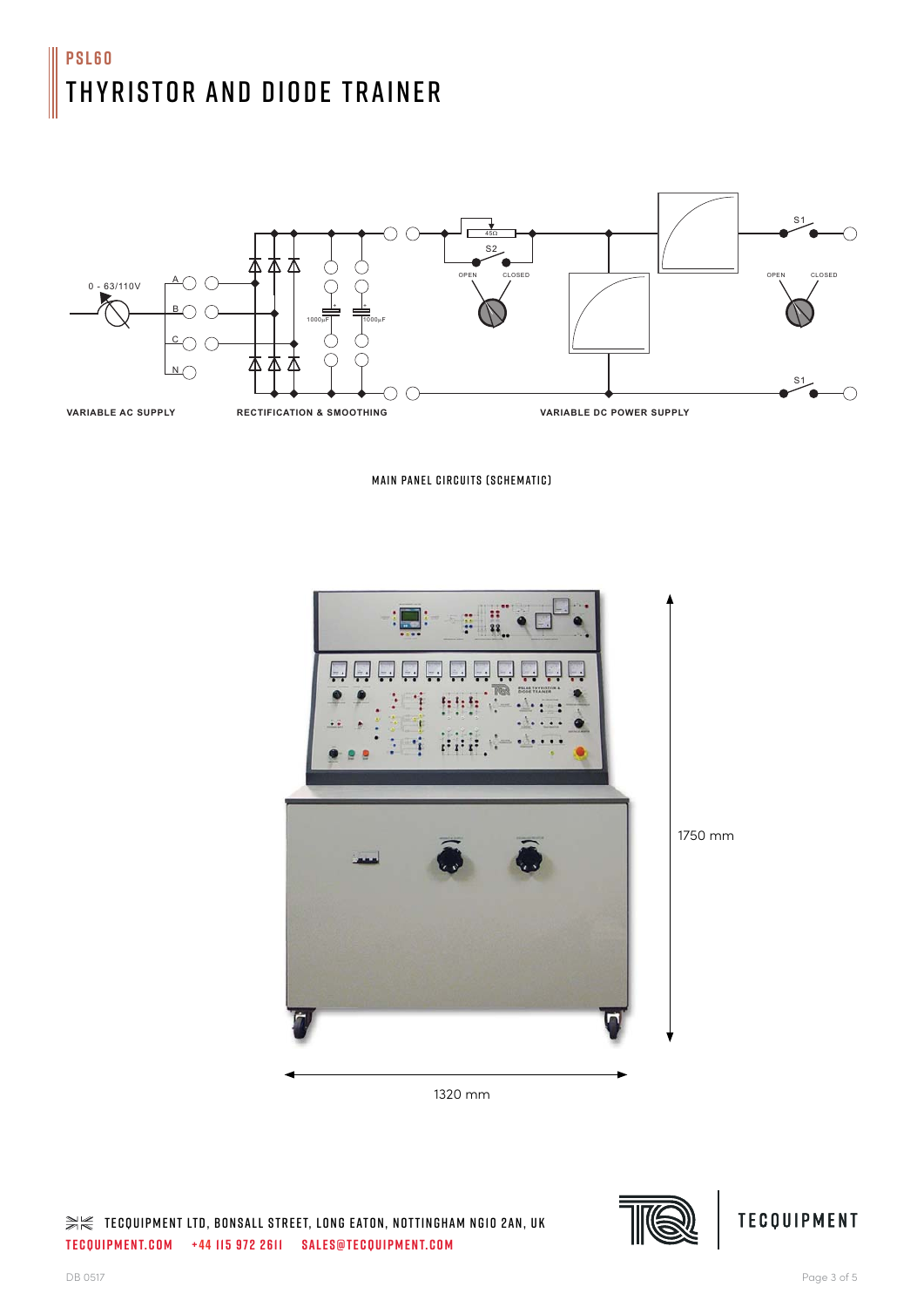## **Typical Work Assignments**

## **Three-phase, half-wave circuit**

This test applies a resistive, then inductive load to a three-phase supply using three diodes to give half-wave rectification.



#### **Double three-phase star diode rectifier circuit**

This test connects two three-phase half-wave rectifier circuits in parallel using the interphase transformer to produce a fullwave output.





Continuous current in load